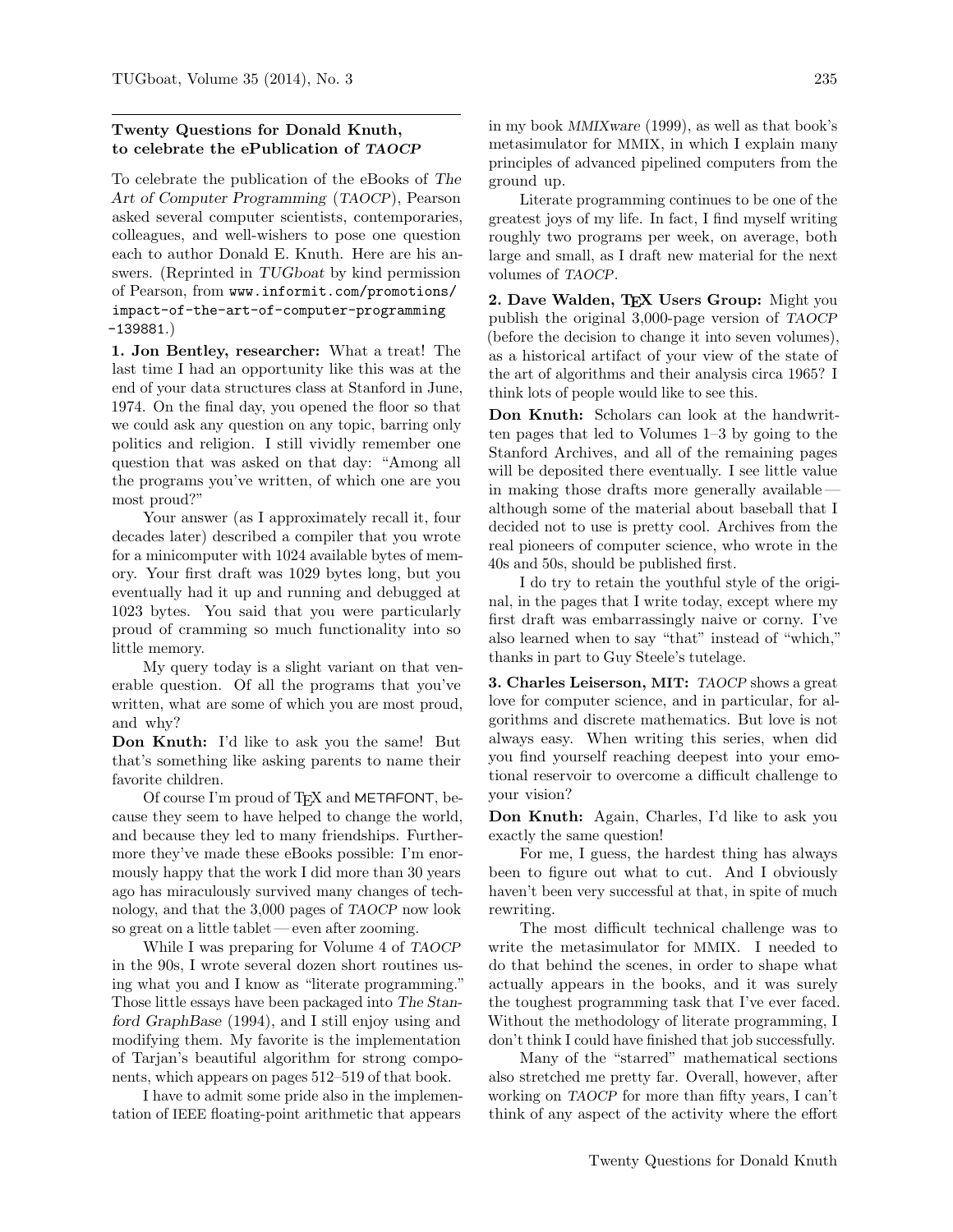of writing wasn't amply repaid by what I learned while doing it.

4. Dennis Shasha, NYU: How does a beautiful algorithm compare to a beautiful theorem? In other words, what would be your criteria of beauty for each?

Don Knuth: Beauty has many aspects, of course, and is in the eye of the beholder. Some theorems and algorithms are beautiful to me because they have many different applications; some because they do powerful things with severely limited resources; some because they involve aesthetically pleasing patterns; some because they have a poetic purity of concept.

For example, I mentioned Tarjan's algorithm for strong components. The data structures that he devised for this problem fit together in an amazingly beautiful way, so that the quantities you need to look at while exploring a directed graph are always magically at your fingertips. And his algorithm also does topological sorting as a byproduct.

It's even possible sometimes to prove a beautiful theorem by exhibiting a beautiful algorithm. Look, for instance, at Theorem 5.1.4D and/or Corollary 7H in TAOCP.

5. Mark Taub, Pearson: Does the emergence of "apps" (small, single-function, networked programs) as the dominant programming paradigm today impact your plans in any way for future material in TAOCP?

Don Knuth: People who write apps use the ideas and paradigms that are already present in the first volumes. And apps make use of ever-growing program libraries, which are intimately related to TAOCP. Users of those libraries ought to know something about what goes on inside.

Future volumes will probably be even more "app-likable," because I've been collecting tons of fascinating games and puzzles that illustrate programming techniques in especially instructive and appealing ways.

6. Radia Perlman, Intel: (1) What is not in the books that you wish you'd included? (2) If you'd been born 200 years ago, what kind of career might you imagine you'd have had?

Don Knuth: (1) Essentially everything that I want to include is either already in the existing volumes or planned for the future ones. Volume 4B will begin with a few dozen pages that introduce certain newfangled mathematical techniques, which I didn't know about when I wrote the corresponding parts of Volume 1. (Those pages are now viewable from my website in beta-test form, under the name "mathematical preliminaries redux.") I plan to issue similar

gap-filling "fascicles" when future volumes need to refer to recently invented material that ultimately belongs in Volume 3, say.

 $(2)$  Hey, what a fascinating question—I don't think anybody else has ever asked me that before!

If I'd been born in 1814, the truth is that I would almost certainly have had a very limited education, coupled with hardly any access to knowledge. My own male ancestors from that era were all employed as laborers, on farms that they didn't own, in what is now called northern Germany.

But I suppose you have a different question in mind. What if I had been one of the few people with a chance to get an advanced education, and who also had some flexibility to choose a career?

All my life I've wanted to be a teacher. In fact, when I was in first grade, I wanted to teach first grade; in second grade, I wanted to teach second; and so on. I ended up as a college teacher. Thus I suppose that I'd have been a teacher, if possible.

To continue this speculation, I have to explain about being a geek. Fred Gruenberger told me long ago that about 2% of all college students, in his experience, really resonated with computers in the way that he and I did. That number stuck in my mind, and over the years I was repeatedly able to confirm his empirical observations. For instance, I learned in 1977 that the University of Illinois had 11,000 grad students, of whom 220 were CS majors!

Thus I came to believe that a small percentage of the world's population has somehow acquired a peculiar way of thinking, which I happen to share, and that such people happened to discover each other's existence after computer science had acquired its name.

For simplicity, let me say that people like me are "geeks," and that geeks comprise about 2% of the world's population. I know of no explanation for the rapid rise of academic computer science departments— which went from zero to one at virtually every college and university between 1965 and 1975 except that they provided a long-needed home where geeks could work together. Similarly, I know of no good explanation for the failure of many unsuccessful software projects that I've witnessed over the years, except for the hypothesis that they were not entrusted to geeks.

So who were the geeks of the early 19th century? Beginning a little earlier than 1814, I'd maybe like to start with Abel (1802); but he's been pretty much claimed by the mathematicians. Jacobi (1804), Hamilton (1805), Kirkman (1806), De Morgan (1806), Liouville (1809), Kummer (1810), and China's Li Shanlan (1811) are next; I'm listing "mathematicians" whose writings speak rather directly to the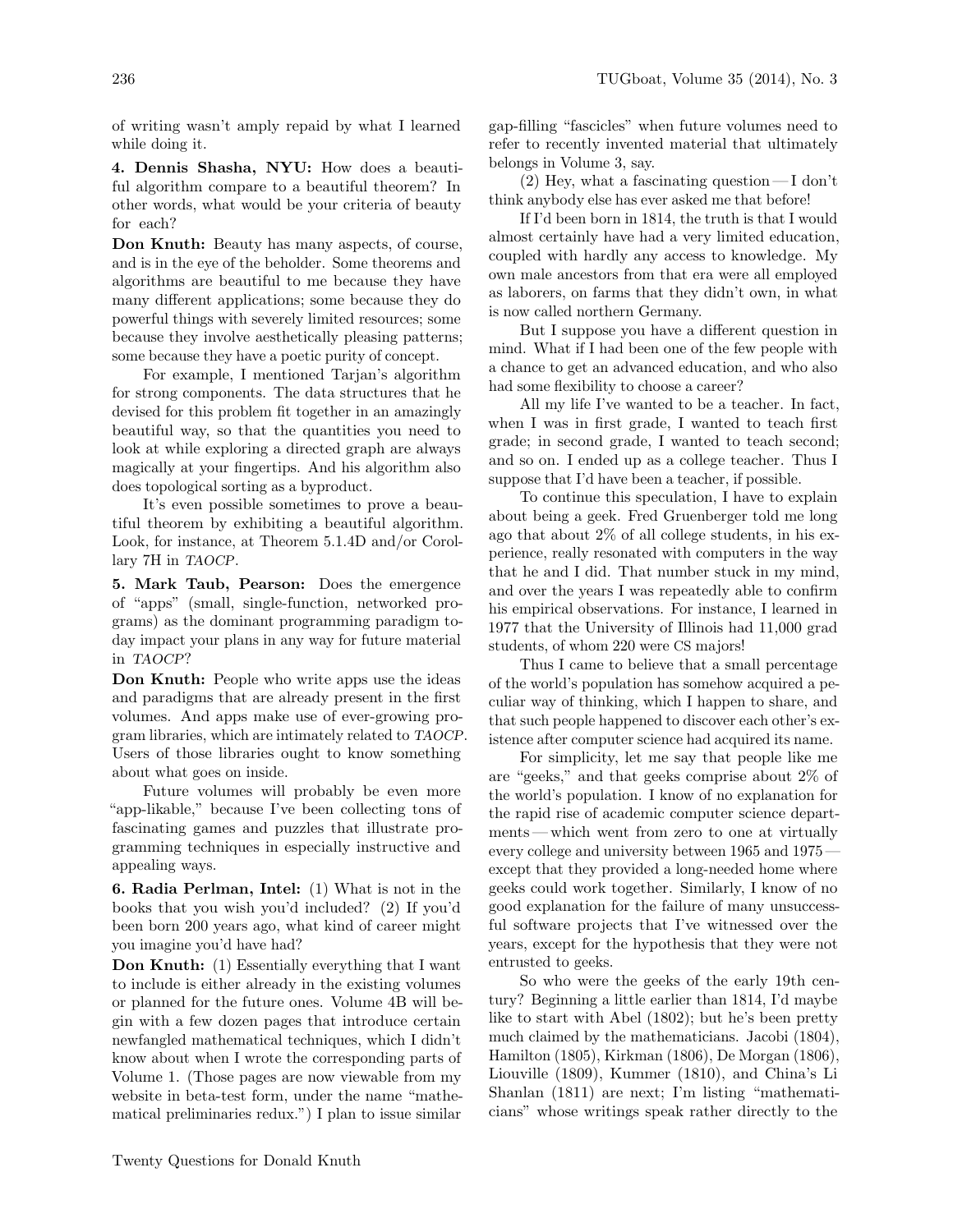geek in me. Then we get precisely to your time period, with Catalan (1814) and Sylvester (1814), Boole (1815), Weierstrass (1815), and Borchardt (1817). I would have enjoyed the company of all these people, and with luck I might have done similar things.

By the way, the first person in history whom I'd classify as "100% geek" was Alan Turing. Many of his predecessors had strong symptoms of our disease, but he was totally infected.

7. Tony Gaddis, author: Do you remember a specific moment when you discovered the joy of programming, and decided to make it your life's work?

Don Knuth: During the summer of 1957, between my freshman and sophomore years at Case Tech in Cleveland, I was allowed to spend all night with an IBM 650, and I was totally hooked.

But there was no question of viewing that as a "life's work," because I knew of nobody with such a career. Indeed, as mentioned above, my life's work was to be a teacher. I did write a compiler manual in 1958, which by chance was actually used as the textbook for one of my classes in 1959(!). Still, programming was for me primarily a hobby at first, after which it became a way to support myself while in grad school.

I saw no connection between computer programming and my intended career as a math professor until I met Bob Floyd late in 1962. I didn't foresee that computer science would ever be an academic discipline until I met George Forsythe in 1964.

8. Robert Sedgewick, Princeton: Don, I remember some years ago that you took the position that you weren't trying to reach everyone with your books— knowing that they would be particularly beneficial to people with a certain interest and aptitude who enjoy programming and exploring its relationship to mathematics. But lately I've been wondering about your current thoughts on this issue. It took a long time for society to realize the benefits of teaching everyone to read; now the question before us is whether everyone should learn to program. What do you think?

Don Knuth: I suppose all college professors think that their subject ought to be taught to everybody in the world. In this regard I can't help quoting from a wonderful paper that John Hammersley wrote in 1968:

Just for the fun of getting his reactions, I asked an eminent scholar of English Literature what educational benefits might lie in the study of goliardic verse, Erse curses, and runic erotica. 'A working background of goliardic verse would be more than helpful to anyone hoping to have some modest facility in his own mother tongue', he declared; and with that he warmed to his subject and to the poverties of unlettered science, so

that it was some minutes before I could steer him back to the Erse curses, about which he seemed a good deal less enthusiastic. 'Really', he said, 'that sort of thing isn't my subject at all. Of course, I applaud breadth of vocabulary; and you never know when some seemingly useless piece of knowledge may not turn out to be of cardinal practical importance. I could certainly envisage a situation in which they might come in very handy indeed'. 'And runic erotica?' 'Not extant'. (Was it only my fancy that heard a note of faint regret in his reply?) Certainly the higher flights of scholarship can add savour; but does the man-in-the-street have the time and the pertinacity and the intellectual digestion for them?

Programming, of course, is not just an ordinary subject. It is intrinsically empowering, and applicable to many different kinds of knowledge. And I also know that you've been having enormous successes, at Princeton and online, teaching advanced concepts of programming to students from every discipline.

But your question asks about everybody. I still think many years will have to go by before I would recommend that my own highly intelligent wife, son, and daughter should learn to program, much less that everybody else I know should do so.

Nick Trefethen told me a few years back that he had just visited his son's high school in Oxford, which is one of the best anywhere, and learned that not a single student knew how to program! Britain is now beginning to change that, indeed at a more rapid pace than in America. Yet such a revolution almost surely needs to take place over a generation or more. Where are the teachers going to come from?

My own experience is with the subset of college students who are sufficiently interested in programming that they expect it to become an integral part of their life. TAOCP is essentially for specialists. I've primarily been writing it for geeks, not for a general audience, because somebody has to write books that aren't for dummies. (By a "dummy" I mean a smart non-geek. That's a much larger market, and very important; but it's not my target audience, and general education is not my forte.)

On the other hand, believe it or not, I try to explain everything in my books by imagining a non-specialist reader. My goal is to be jargon-free whenever possible; I especially try to avoid terms from higher mathematics that tend to frighten the programmer-on-the-street. Whenever possible I try to translate results from the theoretical literature into a language that high-school students could understand.

I know that my books still aren't terribly easy to fathom, even for geeks. But I could have made them much, much harder.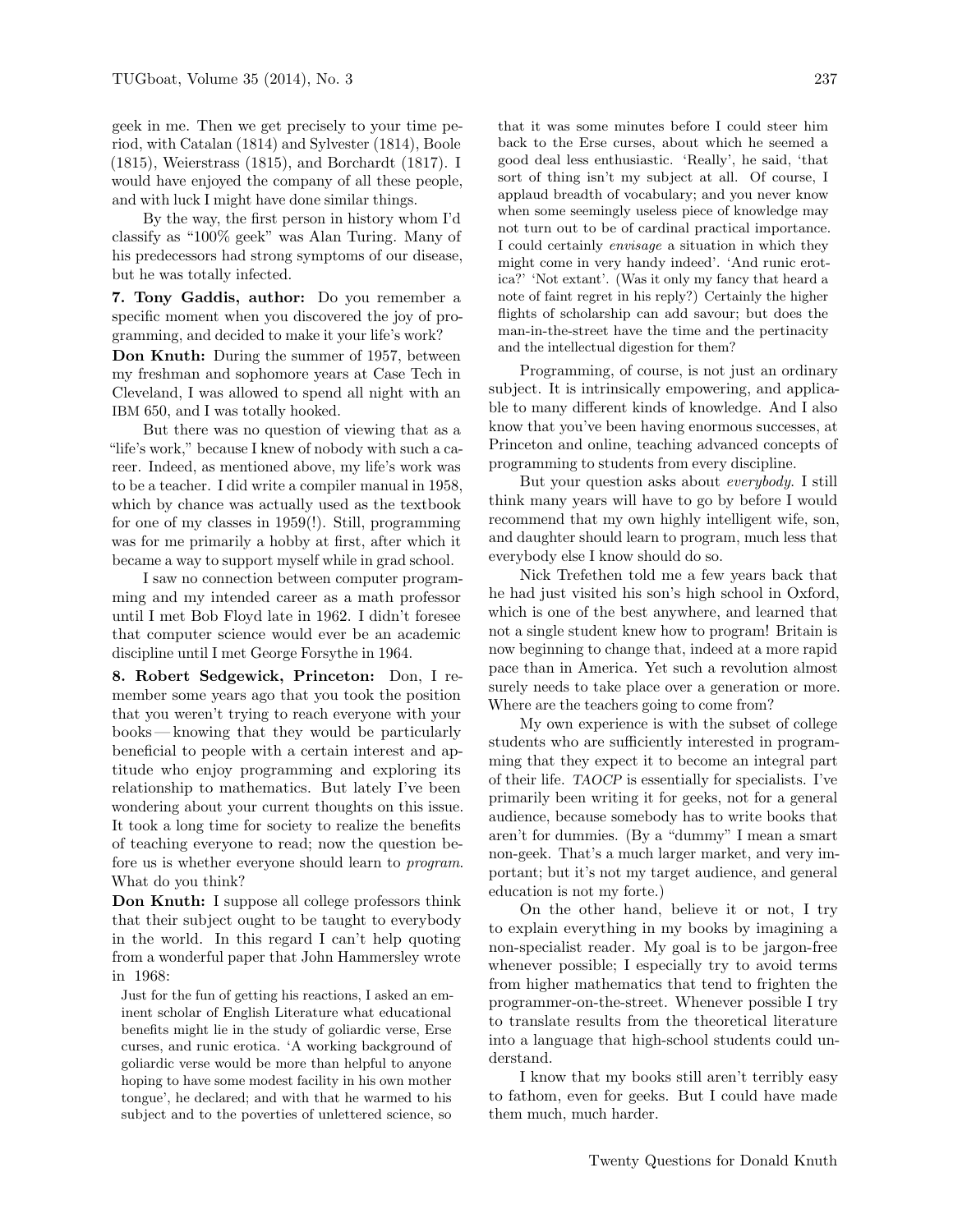9. Barbara Steele: What was the conversion process, and what tools did you use, to convert your print books to eBooks?

Don Knuth: I knew that these volumes would not work especially well as eBooks unless they were converted by experts. Fortunately I received some prize money in 2011, which could be used to pay for professional help. Therefore I was able to achieve the kind of quality that I envisioned, without delaying my work on future volumes, by letting the staff at Mathematical Sciences Publishers in Berkeley (MSP) handle all of the difficult stuff.

My principal goal was to make the books easily searchable — and that's a much more challenging problem than it seems, if you want to do it right. Secondarily, I wanted to let readers easily click on the number of any exercise or equation or illustration or table or algorithm, etc., and to jump to that exercise; also to jump readily between an exercise and its answer.

The people at MSP wrote special software that converts my source text into suitable input to other software that creates PDF files. I don't know the details, except that they use "change files" analogous to those used in WEB and CWEB. I've checked the results pretty carefully, and I couldn't be more pleased. Moreover, they've designed things so that it won't be hard for me to make changes next year, as readers discover bugs in the present editions.

(My style of writing tends to maximize the number of opportunities to make mistakes, hence I would be fooling myself if I thought that the books were now perfect. Therefore it has always been important to keep future errata in mind. The production staff at Addison-Wesley has been consistently wonderful in the way they allow me to correct about fifty pages every year in each volume.)

10. Silvio Levy, MSP: Could you comment on the differences between the print, PDF, EPUB, etc., editions of TAOCP? What would you say is gained or lost with each?

Don Knuth: The printed versions weigh a *lot* more, but they don't need battery power or a tether to electricity. They are always there; I don't have to turn them on, and I can have them all open at once.

I can scribble in the margins (and elsewhere) of the print versions, and I can highlight text in different colors. Ten years from now I expect analogous features will be commonly available for eBooks.

I'm used to flipping pages and finding my way around a regular book, much more so than in an eBook; but my grandchildren might have the opposite reaction.

The great advantage of an eBook is the reader's ability to search exhaustively. What fun it is to look for all occurrences of a random word like 'game', or for a random word fragment like 'gam' or 'ame', and find lots of cool material that I don't recall having written. The search feature on these books works even better than I had a right to hope for.

The index in a printed book has the advantage of being more focused. But that index also appears in the eBook, and in the eBook you can even click in the index to get to the cited pages.

Today's eBook readers are often inconvenient for setting bookmarks and going back to where you were a couple of minutes ago, especially after you click on an Internet link and then want to go back to reading. But that software will surely improve, and so will today's electronic devices.

In the future I look forward to curated eBooks that have additional notes by experts— and possibly even graffiti in the style of Concrete Mathematics — somewhat analogous to the "director's comments" and other extras found on the DVDs for films. One could select different subsets of these comments when reading.

11. Peter Gordon, Addison-Wesley (retired): If the full range of today's eBook features and functionalities had been available when TAOCP was first published, would you have written those volumes very differently?

Don Knuth: Well, I don't think I would have gotten very far at all. I would have had to think about doing everything in color, and with interactive figures, tables, equations, and exercises. A single person cannot use the "full range" of features that eBooks potentially have.

But by limiting myself to what can be presented well in black-and-white type, on printed pages of a fixed size, I was fortunately able to complete 3,000 pages over a period of 50 years.

12. Udi Manber, Google: The early volumes of TAOCP established computer programming as computer science. They introduced the necessary rigor. This was at the time when computers were used mostly for numerical applications. Today, most applications are related to people — social interaction, search, entertainment, and so on. Rigor is rarely used in the development of these applications. Speed is not always the most important factor, and "correctness" is rarely even defined. Do you have any advice on how to develop a new computer science that can introduce rigor to these new applications?

Don Knuth: The numerical computations that were somewhat central when computer science was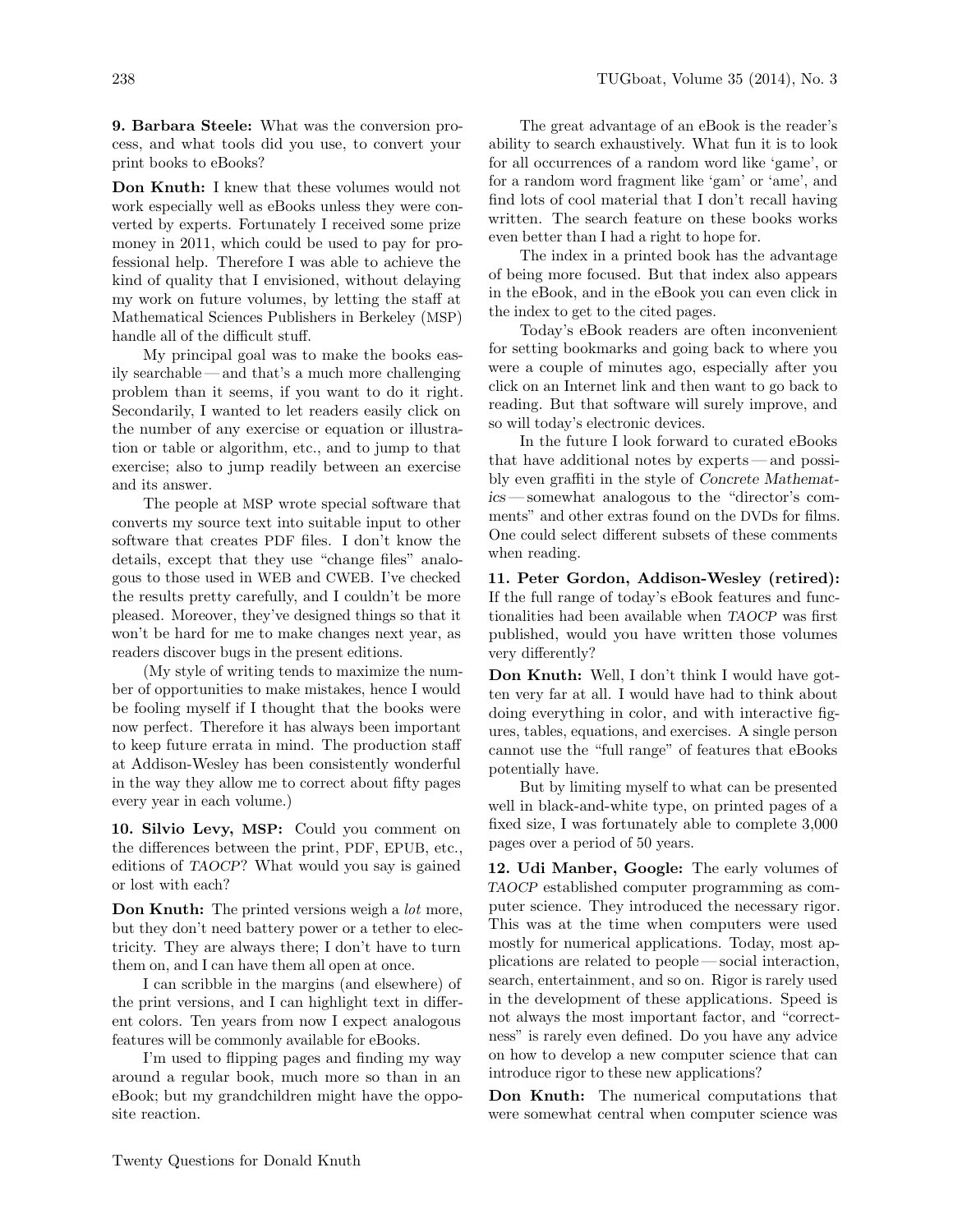born are by no means gone; they continue to grow, year by year. Of course, they now represent a much smaller piece of the pie, but I don't believe in concentrating too much on the big pieces.

My work on METAFONT introduced me to applications where "correctness" cannot be defined. How do I know, for example, that my program for the letter A produces a correct image? I never will; and I've learned to live with that uncertainty. On the other hand, when I implemented the routines that interpret specifications and draw the associated bitmaps, there was plenty of room for rigor. The algorithms that go into font rendering are among the most interesting I've ever seen.

As a user of products from Google and Adobe and other corporations, I know that a tremendous amount of rigor goes into the manipulation of map data, transportation data, pixel data, linguistic data, metadata, and so on. Furthermore, much of that processing is done with distributed and decentralized algorithms that require more rigor than anybody ever thought of in the 60s.

So I can't say that rigor has disappeared from the computer science scene. I do wish, however, that Google's and Adobe's and Apple's programmers would learn rigorously how to keep their systems from crashing my home computers, when I'm not using Linux.

In general I agree with you that there's no decrease in the need for rigor, rather an increase in the number of kinds of rigor that are important. The fact that correctness can't be defined on the "bottom line" should not lull people into thinking that there aren't intermediate levels within every nontrivial system where correctness is crucial. Robustness and quality are compromised by every weak link.

On the other hand, I certainly don't think that everything should be mathematized, nor that everything that involves computers is properly a subdiscipline of computer science. Many parts of important software systems do not require the special talents of geeks; quite the contrary. Ideally, many disciplines collaborate, because a wide variety of orthogonal skill sets is a principal reason why life is such a joy. Vive la difference.

Indeed, I myself follow the path of rigor only partway: Rarely do I ever give a formal proof that any of my programs are correct, once I've constructed an informal proof that convinces me. I have no real interest, for example, in defining exactly what it would mean for T<sub>EX</sub> to be correct, or for verifying formally that my implementation of that 550-page program is free of bugs. I know that anomalous results are possible when users try to specify pages that are a mile wide, or constants that involve a trillion zeros, etc. I've taken care to avoid catastrophic crashes, but I don't check every addition operation for possible overflow.

There's even a fundamental gap in the foundations of my main mathematical specialty, the analysis of algorithms. Consider, for example, a computer program that sorts a list of numbers into order. Thanks to the work of Floyd, Hoare, and others, we have formal definitions of semantics, and tools by which we can verify that sorting is indeed always achieved. My job is to go beyond correctness, to an analysis of such things as the program's running time: I write down a recurrence, say, which is supposed to represent the average number of comparisons made by that program on random input data. I'm 100% sure that my recurrence correctly describes the program's performance, and all of my colleagues agree with me that the recurrence is "obviously" valid. Yet I have no formal tools by which I can prove that my recurrence is right. I don't really understand my reasoning processes at all! My student Lyle Ramshaw began to create suitable foundations in his thesis (1979), but the problem seems inherently difficult. Nevertheless, I don't lose any sleep over this situation.

13. Al Aho, Columbia: We all know that the Turing Machine is a universal model for sequential computation.

But let's consider reactive distributed systems that maintain an ongoing interaction with their environment — systems like the Internet, cloud computing, or even the human brain. Is there a universal model of computation for these kinds of systems?

Don Knuth: I'm not strong on logic, so TAOCP treads lightly on this sort of thing. The TAOCP model of computation, discussed on pages 4–8 of Volume 1, considers "reactive processes," a.k.a. "computational methods," which correspond to single processors. I've long planned to discuss recursive coroutines and other cooperative processes in Chapter 8, after I finish Chapter 7. The beautiful model of context-free parsing via semiautonomous agents, in Floyd's great survey paper of 1964, has strongly influenced my thinking in this regard.

I'd like to see extensions of the set-theoretic model of computation at the beginning of Volume 1 to the things you mention. They might well shed light on the subject.

But fully distributed processes are well beyond the scope of my books and my own ability to comprehend them. For a long time I've thought that an understanding of the way ant colonies are able to perform incredibly organized tasks might well be the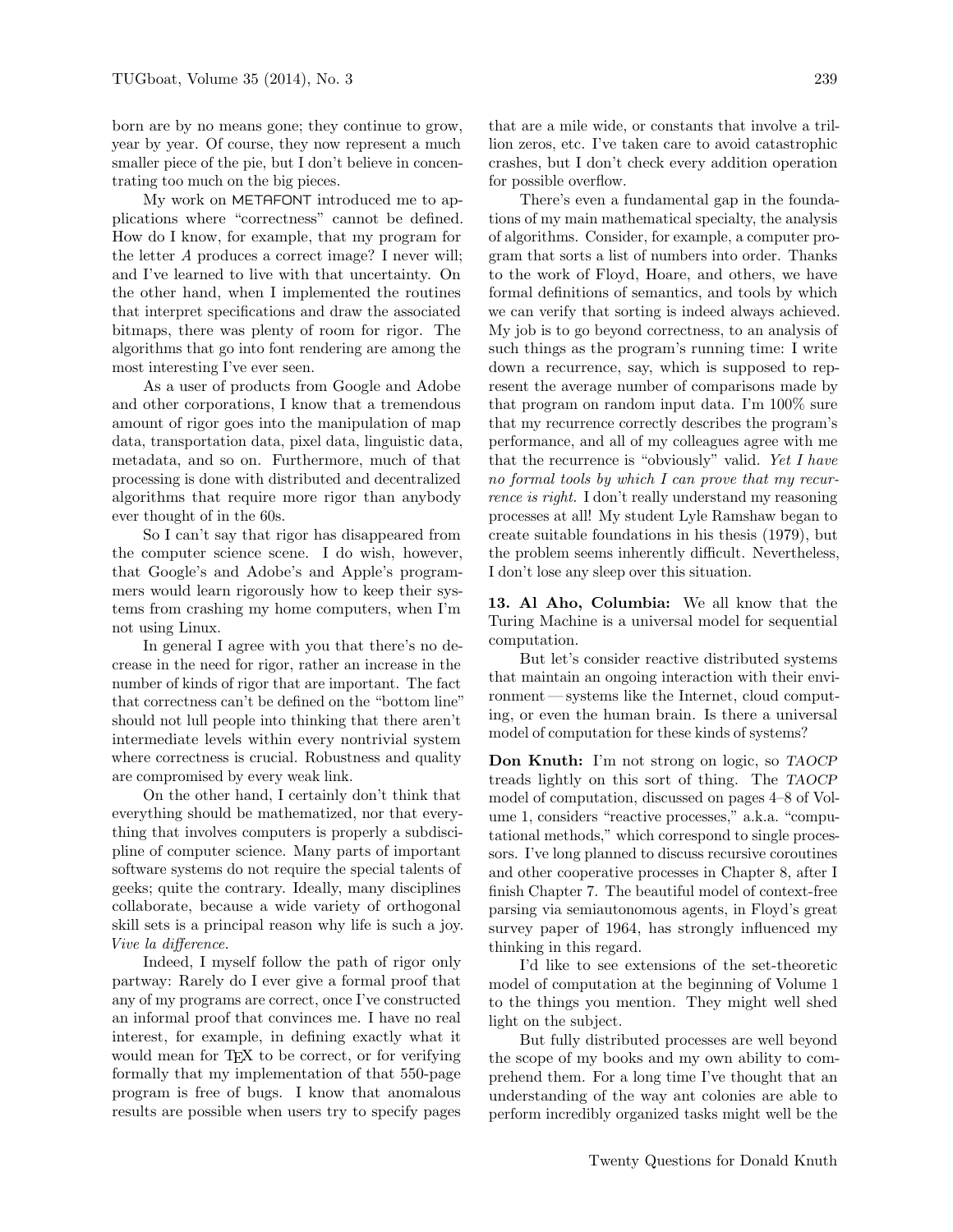key to an understanding of human cognition. Yet the ants that invade my house continually baffle me.

14. Guy Steele, Oracle Labs: Don, you and I are both interested in program analysis: What can one know about an algorithm without actually executing it? Type theory and Hoare logic are two formalisms for that sort of reasoning, and you have made great contributions to using mathematical tools to analyze the execution time of algorithms. What do you think are interesting currently open problems in program analysis?

Don Knuth: Guy, I'm sure you aren't really *against* the idea of program execution. You and I both like to know things about programs and to execute them. Often the execution contradicts our supposed knowledge.

The quest for better ways to verify programs is one of the famous grand challenges of computer science. And as I said to Udi, I'm particularly rooting for better techniques that will avoid crashes.

Just now I'm writing the part of Volume 4B that discusses algorithms for satisfiability, a problem of great industrial importance. Almost nothing is known about why the heuristics in modern solvers work as well as they do, or why they fail when they do. Most of the techniques that have turned out to be important were originally introduced for the wrong reasons!

If I had my druthers, I wish people like you would put a lot of effort into a problem of which I've only recently become aware: The programmers of today's multithreaded machines need new kinds of tools that will make linked data structures much more cache-friendly. One can in many cases start up auxiliary parallel threads whose sole purpose is to anticipate the memory accesses that the main computational threads will soon be needing, and to preload such data into the cache. However, the task of setting this up is much too daunting, at present, for an ordinary programmer like me.

15. Robert Tarjan, Princeton: What do you see as the most promising directions for future work in algorithm design and analysis? What interesting and important open problems do you see?

Don Knuth: My current draft about satisfiability already mentions 25 research problems, most of which are not yet well known to the theory community. Hence many of them might well be answered before Volume 4B is ready. Open problems pop up everywhere and often. But your question is, of course, really intended to be much more general.

In general I'm looking for more focus on algorithms that work fast with respect to problems whose

size,  $n$ , is *feasible*. Most of today's literature is devoted to algorithms that are asymptotically great, but they are helpful only when  $n$  exceeds the size of the universe.

In one sense such literature makes my life easier, because I don't have to discuss those methods in TAOCP. I'm emphatically not against pure research, which significantly sharpens our abilities to deal with practical problems and which is interesting in its own right. So I sometimes play asymptotic games. But I sure wouldn't mind seeing a lot more algorithms that I could also use.

For instance, I've been reading about algorithms that decide whether or not a given graph  $G$  belongs to a certain class. Is  $G$ , say, chordal? You and others discovered some great algorithms for the chordality and minimum fillin problems, early on, and an enormous number of extremely ingenious procedures have subsequently been developed for characterizing the graphs of other classes. But I've been surprised to discover that very few of these newer algorithms have actually been implemented. They exist only on paper, and often with details only sketched.

Two years ago I needed an algorithm to decide whether  $G$  is a so-called comparability graph, and was disappointed by what had been published. I believe that all of the supposedly "most efficient" algorithms for that problem are too complicated to be trustworthy, even if I had a year to implement one of them.

Thus I think the present state of research in algorithm design misunderstands the true nature of efficiency. The literature exhibits a dangerous trend in contemporary views of what deserves to be published.

Another issue, when we come down to earth, is the efficiency of algorithms on real computers. As part of the Stanford GraphBase project I implemented four algorithms to compute minimum spanning trees of graphs, one of which was the very pretty method that you developed with Cheriton and Karp. Although I was expecting your method to be the winner, because it examines much of the data only half as often as the others, it actually came out two to three times worse than Kruskal's venerable method. Part of the reason was poor cache interaction, but the main cause was a large constant factor hidden by O notation.

## 16. Frank Ruskey, University of Victoria:

Could you comment on the importance of working on unimportant problems? My sense is that computer science research, funding, and academic hiring is becoming more and more focused on short-term problems that have at their heart an economic motivation. Do you agree with this assessment, is it a bad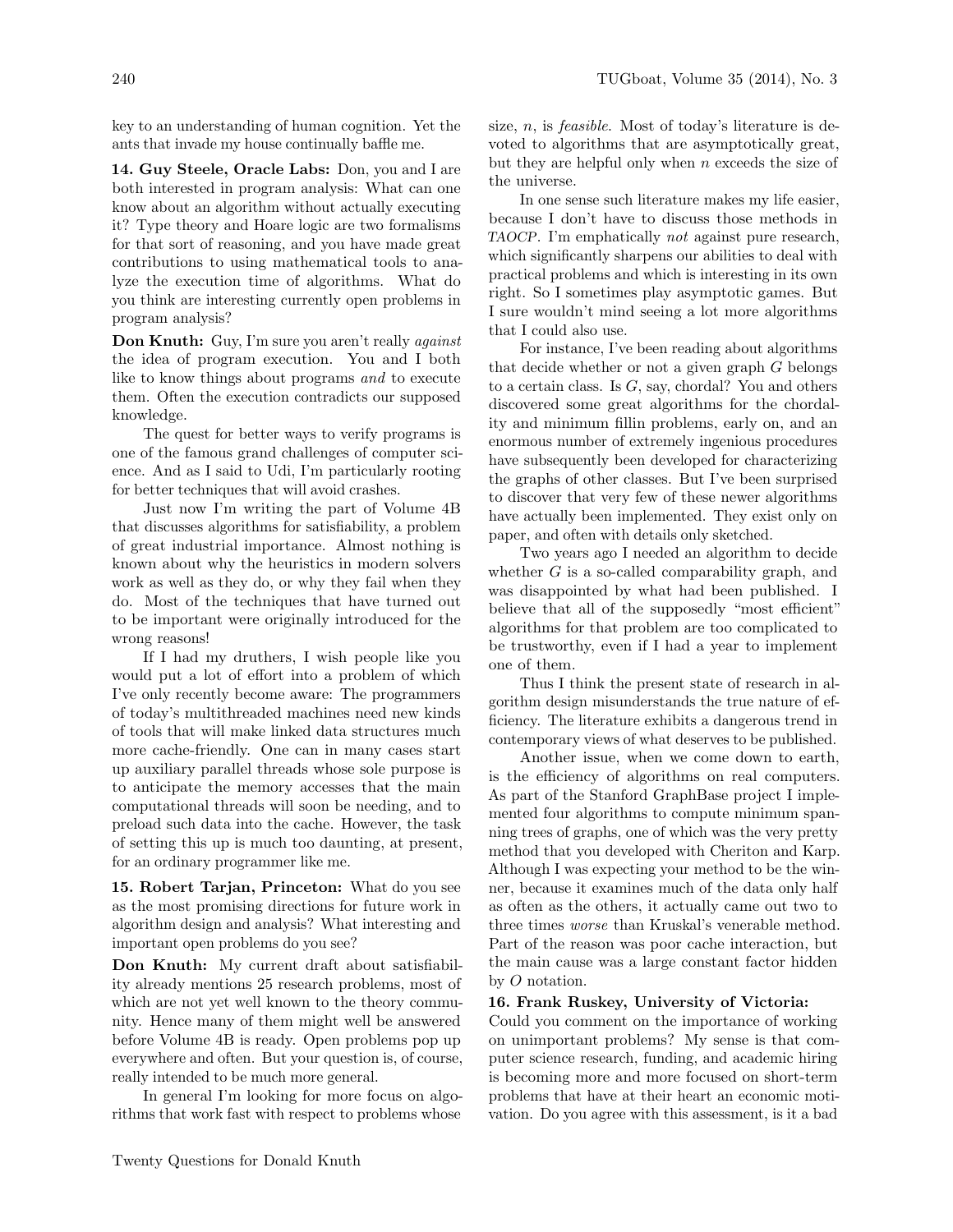trend, and do you see a way to mitigate it?

Similarly, could you comment on the demise of the individual researcher? So many papers that I see published these days have multiple authors. Fiveauthor papers are routine. But when I dig into the details it seems that often only one or two have contributed the fresh ideas; the others are there because they are supervisors, or financial contributors, or whatever. I'm pretty sure that Euler didn't publish any papers with five co-authors. What is the reason for this trend, how does it interfere with trying to establish a history of ideas, and what can be done to reverse it?

Don Knuth: I was afraid somebody was going to ask a question related to economics. I've never understood anything about that subject. I don't know why people spend money to buy things. I'm willing to believe that some economists have enough wisdom to keep the world running some of the time, but their reasons are beyond me.

I just write books. I try to tell stories that seem to be important, at least for geeks. I've never bothered to think about marketing, or about what might sell, except when my publishers ask me to answer questions as I'm doing now!

Three years ago I published Selected Papers on Fun and Games, a 750-page book that is entirely devoted to unimportant problems. In many ways the fact that I was able to live during a time in the history of the world when such a book could be written has given me even more satisfaction than I get when seeing the currently healthy state of TAOCP.

I've reached an age where I can fairly be described as a "grumpy old man," and perhaps that is why I strongly share your concern for the alarming trends that you bring up. I'm profoundly upset when people rate the quality of my work by measuring the extent to which it affects Wall Street.

Everybody seems to understand that astronomers do astronomy because astronomy is interesting. Why don't they understand that I do computer science because computer science is interesting? And that I'd do it regardless of whether or not it made money for anybody? The reason is probably that not everybody is a geek.

Regarding joint authorship, you are surely right about Euler in the 18th century. In fact I can't think of any two-author papers in mathematics, until Hardy and Littlewood began working together at the beginning of the 20th century.

In my own case, two of my earliest papers were joint because the other authors did the theory and I wrote computer programs to validate it. Two other papers were related to the ALGOL language, and

done together with ACM committees. In a number of others, written while I was at Caltech, I did the theory and my student co-authors wrote computer programs to validate it. There was one paper with Mike Garey, Ron Graham, and David Johnson, in which they did the theory and my role was to explain what they did. You and I wrote a joint paper in 2004, related to recursive coroutines, in which we shared equally.

The phenomenon of hyperauthorship still hasn't infected computer science as much as it has hit physics and biology, where I've read that Thomson-Reuters indexed more than 200 papers having 1,000 authors or more, in a single recent year! When I cite a paper in TAOCP, I like to mention all of the authors, and to give their full names in the index. That policy will become impossible if CS publication practices follow in the footsteps of those fields.

Collaborative work is exhilarating, and it's wonderful when new results are obtained that wouldn't have been discovered by individuals working alone. But as you say, authors should be authors, not hangers-on.

You mention the history of ideas. To me the method of discovery tends to be more important than the identification of the discoverers. Still, credit should be given where credit is due; conversely, credit shouldn't be given where credit isn't due.

I suppose the multiple-author anomalies are largely due to poor policies related to financial rewards. Unenlightened administrators seem to base salaries and promotions on publication counts.

What can we do? As I say, I'm incompetent to deal with economics. I've gone through life refusing to go along with a crowd, and bucking trends with which I disagree. I've often declined to have my name added to a paper. But I suppose I've had a sheltered existence; young people may be forced to bow to peer pressure.

17. Andrew Binstock, Dr. Dobb's: At the ACM Turing Centennial in 2012, you stated that you were becoming convinced that  $P = NP$ . Would you be kind enough to explain your current thinking on this question, how you came to it, and whether this growing conviction came as a surprise to you?

Don Knuth: As you say, I've come to believe that  $P = NP$ , namely that there does exist an integer M and an algorithm that will solve every  $n$ -bit problem belonging to the class  $NP$  in  $n^M$  elementary steps.

Some of my reasoning is admittedly naive: It's hard to believe that  $P \neq NP$  and that so many brilliant people have failed to discover why. On the other hand if you imagine a number  $M$  that's finite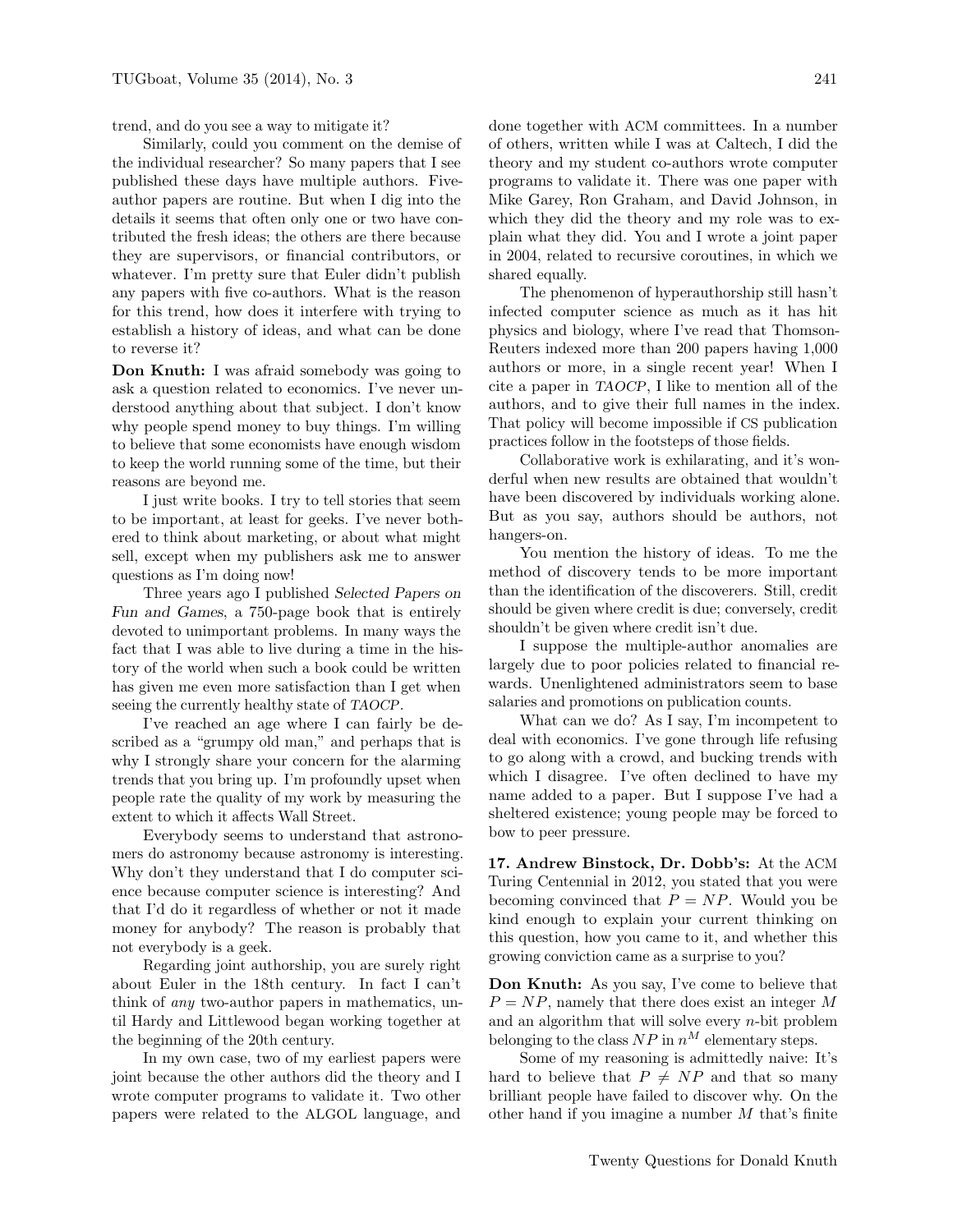but incredibly large— like say the number 10 ↑↑↑↑ 3 discussed in my paper on "coping with finiteness" then there's a humongous number of possible algorithms that do  $n^M$  bitwise or addition or shift operations on  $n$  given bits, and it's really hard to believe that all of those algorithms fail.

My main point, however, is that I don't believe that the equality  $P = NP$  will turn out to be helpful even if it is proved, because such a proof will almost surely be nonconstructive. Although I think M probably exists, I also think human beings will never know such a value. I even suspect that nobody will even know an upper bound on  $M$ .

Mathematics is full of examples where something is proved to exist, yet the proof tells us nothing about how to find it. Knowledge of the mere existence of an algorithm is completely different from the knowledge of an actual algorithm.

For example, RSA cryptography relies on the fact that one party knows the factors of a number, but the other party knows only that factors exist. Another example is that the game of  $N \times N$  Hex has a winning strategy for the first player, for all N. John Nash found a beautiful and extremely simple proof of this theorem in 1952. But Wikipedia tells me that such a strategy is still unknown when  $N = 9$ , despite many attempts. I can't believe anyone will ever know it when N is 100.

More to the point, Robertson and Seymour have proved a famous theorem in graph theory: Any class *c* of graphs that is closed under taking minors has a finite number of minor-minimal graphs. (A minor of a graph is any graph obtainable by deleting vertices, deleting edges, or shrinking edges to a point. A minor-minimal graph  $H$  for  $c$  is a graph whose smaller minors all belong to  $c$  although  $H$  itself doesn't.) Therefore there exists a polynomial-time algorithm to decide whether or not a given graph belongs to *c*: The algorithm checks that G doesn't contain any of *c*'s minor-minimal graphs as a minor.

But we don't know what that algorithm is, except for a few special classes  $c$ , because the set of minor-minimal graphs is often unknown. The algorithm exists, but it's not known to be discoverable in finite time.

This consequence of Robertson and Seymour's theorem definitely surprised me, when I learned about it while reading a paper by Lovasz. And it tipped the balance, in my mind, toward the hypothesis that  $P = NP$ .

The moral is that people should distinguish between known (or knowable) polynomial-time algorithms and arbitrary polynomial-time algorithms. People might never be able to implement a polynomial-time-worst-case algorithm for satisfiability, even though  $P$  happens to equal  $NP$ .

18. Jeffrey O. Shallit, University of Waterloo: Decision methods, automated theorem-proving, and proof assistants have been successful in a number of different areas: the Wilf-Zeilberger method for combinatorial identities and the Robbins conjecture, to name two. What do you think theorem discovery and proof will look like in 100 years? Rather like today, or much more automated?

Don Knuth: Besides economics, I was also afraid that somebody would ask me about the future, because I'm a notoriously bad prophet. I'll take a shot at your question anyway.

Assuming 100 years of sustainable civilization, I'm fairly sure that a large percentage of theorems (maybe even 38.1966%) will be discovered with computer aid, and that a nontrivial percentage (maybe 0.7297%) will have computer-verified proofs that cannot be understood by mortals.

In my Ph.D. thesis (1963), I looked at computergenerated examples of small finite projective planes, and used that data to construct infinitely many planes of a kind never before known. Ten years later, I discovered the so-called Knuth-Morris-Pratt algorithm by studying the way one of Steve Cook's automata was able to recognize concatenated palindromes in linear time. Such investigations are fun.

A few months ago, however, I tried unsuccessfully to do a similar thing. I had a 5,000-step mechanically discovered proof that the edges of a smallish flower snark graph cannot be 3-colored, and I wanted to psych out how the machine had come up with it. Although I gave up after a couple of days, I do think it would be possible to devise new tools for the study of computer proofs in order to identify the "aha moments" therein.

In February of this year I noticed that the calculation of an Erdős-discrepancy constant—made famous by Tim Gowers' Polymath project, in which many mathematicians collaborated via the Internet makes an instructive benchmark for satisfiabilitytesting algorithms. My first attempt to compute it needed 49 hours of computer time. Two weeks later I'd cut that down to less than 2 hours, but there still were 20 million steps in the proof. I see no way at present for human beings to understand more than the first few thousand of those steps.

19. Scott Aaronson, MIT: Would you recommend to other scientists to abandon the use of email, as you have done?

Don Knuth: My own situation is unusual, because I do my best work when I'm not interrupted. I eat,